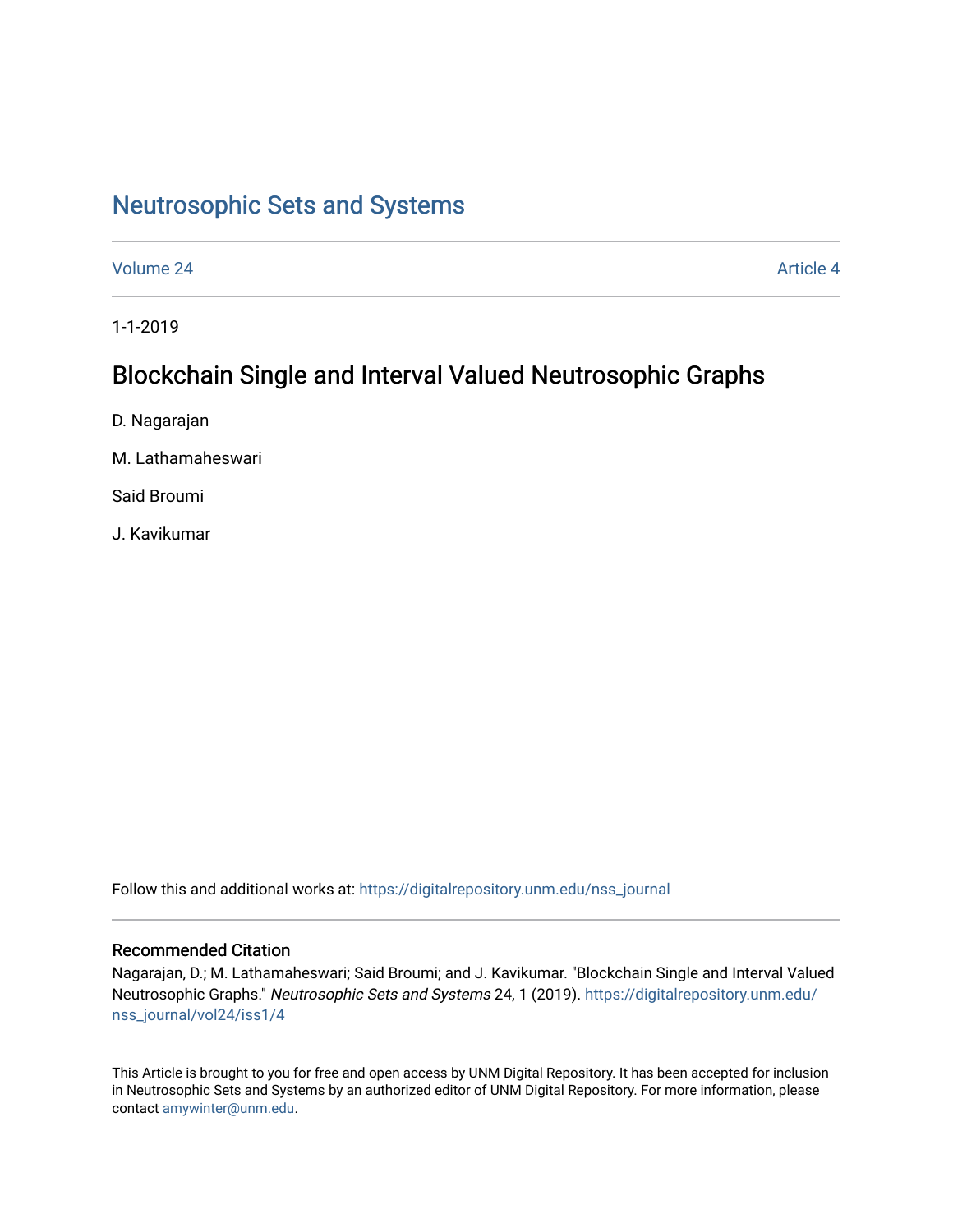

 **University of New Mexico**



23

# Blockchain Single and Interval Valued Neutrosophic Graphs

**D. Nagarajan<sup>1</sup> , M.Lathamaheswari<sup>2</sup> , Said Broumi<sup>3</sup> , J. Kavikumar<sup>4</sup>**

<sup>1,2</sup>Department of Mathematics, Hindustan Institute of Technology & Science, Chennai-603 103, India, E-mail: [dnrmsu2002@yahoo.com,](mailto:dnrmsu2002@yahoo.com) E-mail:lathamax@gmail.com <sup>3</sup>Laboratory of Information Processing, Faculty of Science Ben M'Sik, University Hassan II, B.P 7955, Sidi Othman, Casablanca, Morocco, E-mail: [broumisaid78@gmail.com](mailto:broumisaid78@gmail.com) <sup>4</sup>Department of Mathematics and Statistics, Faculty of Applied Science and Technology, Universiti Tun Hussein Onn, Malaysia, E-mail:kavi@uthm.edu.my

**Abstract.** Blockchain Technology (BCT) is a growing and reliable technology in various fields such as developing business deals, economic environments, social and politics as well. Without having a trusted central party this technology, gives the guarantee for safe and reliable transactions using Bitcoin or Ethereum. In this paper BCT has been considered using Bitcoins. Also Blockchain Single and Interval Valued Neutrosophic Graphs have been proposed and applied in transaction of Bitcoins. Also degree, total degree, minimum and maximum degree have been found for the proposed graphs. Further, comparative analysis is done with advantages and limitations of different types of Blockchain graphs.

**Keywords**: Blockchian Technology, Bitcoins, Fuzzy Graph, Neutrosophic Graphs, Properties

# **1. Introduction**

A completely peer-to-peer form of electronic cash will permit payments through online and direct transaction can be done from one participant to another without facing any financial organization. If a central party wants to avoid double-spending then the main gain will be lost even though digital signatures contribute part of the solution. This issue was the reason of bargain a solution to this problem based on peer-to-peer network. For direct transaction of two willing parties without having a trusted third party, an electronic system using cryptographic proof (signaling code) can be used. Fuzzy logic is introduced by Zadeh to deal uncertainty of the problem. Fuzzy graphs are playing an important role in network where impreciseness exists on the vertices and egdes. Yeh and Banh also proposed the fuzzy graph independently and examined various connectedness theories [1-4].

The universal problems namely sustainable development or transformation of assets can be dealt effectively by Block chain technology than the existing financial systems. The financial sector acquires in various operative costs for the smooth and effective functioning of the entire system. These costs consist of time and money needed for investment in framework, electricity cost spent for operation and from Automated Teller Machines, consumption of water and gas by the employees and wastage production.

Also there is no possibility of creating fiat currency without costs. In order to give assurance in a regular basis in the quality standards for the bank notes in circulation, the used ones are shredded. To find an overview of the overall cost of an existing financial system, the cost for the production of coins and noted will be included. Whereas in BCT, one needs only to connect to the network and do not obtain the electricity cost for any source. Also the production of the crypto currency (a digitalized currency, where encoding method is applied to control the production of currency and funds transference verification) [5-7].

Platforms of Central banking, improvement of business processing, automotive ownership, sharing of health information, deals and voting can be potentially replaced by Block chain Technology. BCT plays an important role, in political components namely governmental interference, control leadership and taxation. Also BCT is very useful in Exchange rates of currency market growth and monetary as an economic component. BCT is very helpful in social components namely environmental situation, culture, behavior of the customer and demand. In the same way, BCT has a potential action in modern technologies and tendency [8-9].

BCT permits an emerging set of participants to continue with a secure and alter–proof ledger for all the activities without having a third trusted party. Here, transactions are not actually documented but instead, every participant keeps a provincial copy of the ledger which is a related listing of blocks and they comprise agreed transactions [19]. Nagoorgani and Radha introduced the concept of degree of fuzzy vertex. A crypto currency is

D. Nagarajan, M.Lathamaheswari, Said Broumi, J. Kavikumar. Blockchain Single and Interval Valued Neutrosophic Graphs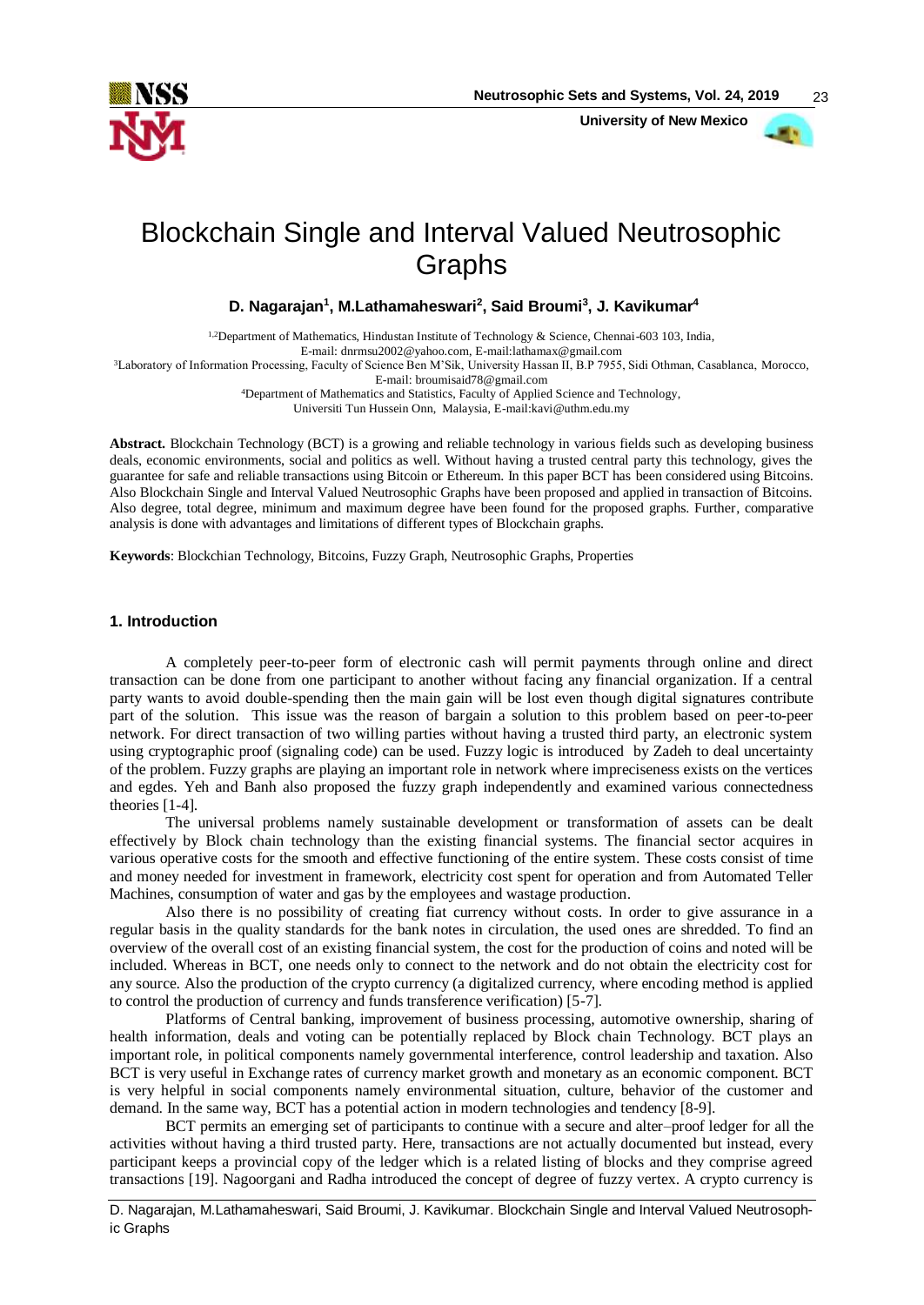nothing a Bitcoin which is a universal payment system and also the initial decentralized digital currency since the system works without a single administrator or central bank. Bitcoins made as a payment for a process called mining and can be exchanged for different currencies. Nakamoto and Satoshi were introduced the concept of Blockchain and applied as an important component of Bitcoin where it act as a public ledger for all the transactions. To solve double-spending problem, Blockchain for the Bitcoin has been an appropriate choice without the help of trusted third part as a central server. Block chain transactions will be done on the interchangeable ledger data saved at every node [42].

A Blockchain network can be seen as a reliable computer whose private states are auditable by anyone. A ledger of transactions may call as a Blockchain. Generally a physical ledger will be maintained by a centralized party whereas in Blockchain is a distributed ledger which locates on the device of every participants. Bitcoins are believable and best used [40, 45]. A Fuzzy Set (FS) can be described mathematically by assigning a value, a grade of membership to every desirable person in the universe of discourse. This grade of membership associates a degree for the participant is either identical or appropriate to the approach performed by FS. A fuzzy subset of FS,  $\tilde{X}$  is a function from membership to non-membership and is defined by  $\eta: X \to [0,1]$  continuous rather than unexpected. Fuzzy relationships are popular and essential in the fields of computer chains, decision making, neural network, expert systems etc. Direct relationship and also indirect relationship also will be considered in graph theory.

Model of relation is nothing but a graph which is a comfortable way of describing information about the connection between two objects. In graph, points and relations are defined by vertices and edges respectively. While impreciseness exists in the statement of the phenomenon or in the communication or both, fuzzy graph model can be designed for getting an optimized output. Maximizing the Utility of the application is always done by the researchers during the constructing of a model with a key characteristics reliability, complexity and impreciseness. Among these, impreciseness is a considerable one in maximizing the utility of the technique. This situation can be described by fuzzy sets, introduced by Lotfi. A. Zadeh [24, 25].

Zadeh formulated, grade of membership in order to handle with impreciseness. Atannasov introduced intuitionistic fuzzy set by including the grade of non-membership in FS as a separate element. Samarandache introduced Neutrosophic set (NS) by finding the membership degree of indeterminacy, it can be viewed from the logical point of view as a self-ruling component to handle with uncertain, undetermined and unpredictable data which are exist in the real world problem. The NSs are defined by the membership functions of truth, indeterminacy and falsity whose values take from the real standard interval. Wang et al. proposed the theoretical concept of single-valued Neutrosophic sets (SVNS) and Interval valued Neutrosophic Sets (IVNSs) as well [26- 34].

If uncertainty exists in vertices or edges set or both then the structure turns into a fuzzy graph. It can be established by taking the set of vertices and edges as FS, in the same way one can model any other types of fuzzy graphs [21-15, 32].Graph theory defines the relationship between various individuals and has got many number of applications in different fields namely database theory, modern discipline and technology, neural networks, data scooping cluster analysis, knowledge systems image capturing and control theory. Handling Indeterminacy on the object or edge or both cannot be handled fuzzy graphs and hence Neutrosophic graphs have been introduced. [44, 47-48].

A new perspective for neutrosophic theory and its applications also proposed [49]. There are many methods have been proposed under single valued neutrosophic, interval valued neutrosophic and neutrosophic environments by colloborating with other methods such as TOPSIS, DEMATEL, VIKOR. Also all these hybrid and extension methods applied in the process of decision making. Further, NS-cross entropy, hyperbolic sine similarity measure, hybrid binary algorithm similarity measure method and single-valued co-neutrosophic graphs play an important role in decision making. In fuzzy graph all the edges are represented by fuzzy numbers and that may be interval valued fuzzy number also. Whereas in neutrososphic graph the edges are represented by single valued neutrosophic numbers [50-62].

The remaining part of the paper is organized as follows. In section 2, review of literature is presented. In section 3, basic concepts related to the presented work is given. In section 4, Blockchain single valued and interval valued neutroosphic graphs are proposed and applied for Bitcoin transaction. Also degree, total degree, minimum and maximum degree have been found. In section 5, qualitative analysis has been done with the limitations and advantages of various types of graphs. In section 6, conclusion of the paper is given with the future work.

#### **2. Review of Literature**

[Yeh and Bang 1] proposed fuzzy relations, fuzzy graphs and applied them in cluster analysis. [Satoshi 2] presented a solution for the problem of double-sending using a peer-to-peer network. [Leroy 3] portrayed the evolution and proof of linguistic care of an accumulator back-end. [Dey et al.4] have done a vertex colouring of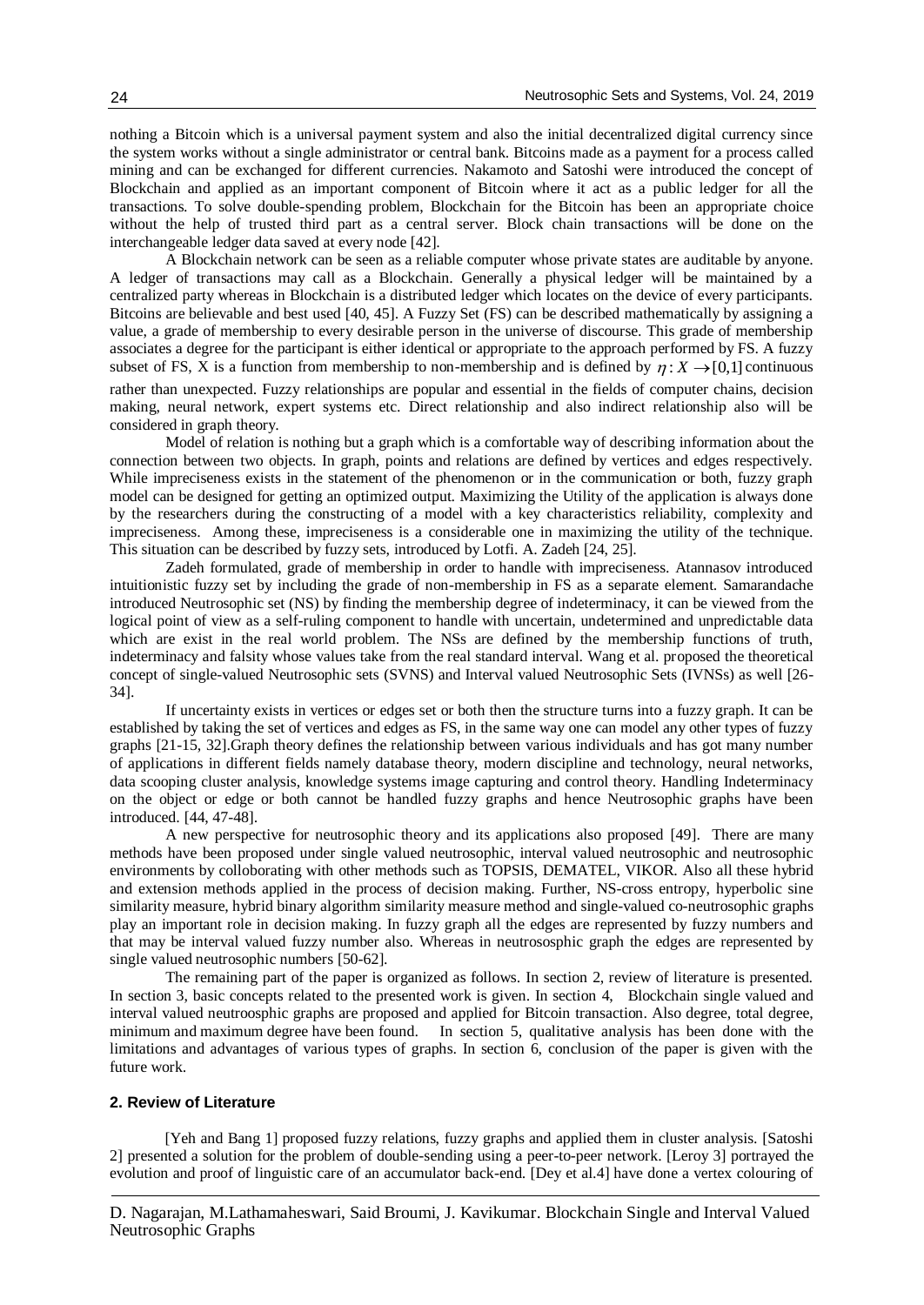a fuzzy graph. [Dey et al. 5] applied the concept of fuzzy graph in light control in traffic control management. [Ober et al. 6] proposed a model and obscurity of the Bitcoin transaction graph. [Decker and Wattenhofer 7] examined about knowledge reproduction in the network of Bitcoin. [Fleder et al. 8] linked bit coin public keys to real people and commented about the public transaction graph and hence done a graph analysis scheme to find and compiled activity of known as well as unknown users.

[Stanfill and Wholey 9] proposed a transactional graph on the basis of computation with error management. [Ye 10] proposed aggregation operators under simplified neutrosophic environment and applied them in a decision making problem. [Biswas et al. 11] introduced a new methodology for dealing unknown weight information and applied in a decision making problem. [Biswas et al. 12] proposed grey relational analysis based on entropy under single valued neutrosophic setting and applied in a decision making process with multi attribute.

[Mondal and Pramanik 13] introduced a model for clay-brick selection based on grey relational analysis for neutrosophic decision making. [Mondal and Pramanik 14] proposed neutrosophic tangent similarity measure and applied in multiple attribute decision making. [Biswas et al. 15] introduced cosine similarity measure with trapezoidal fuzzy neutrosophic numbers and applied in a decision making problem. [Broumi et al. 16] introduced an extended TOPSIS methodology using interval neutrosophic uncertain linguistic variables. [Greaves and Au 17] investigated the prognostic power of Blockchain network using lineaments on the future price of Bitcoin. [Pilkington 18] clarified the main ethics behind block chain technique and few of its application of cutting edge.

[Bonneau et al. 19] Analyzed invisibility problems in Bitcoin and contribute an evaluation plan for private- enlarging proposals and contributed a new intuition on language disintermediation protocols. [Smarandache and Pramanik 20] introduced a new direction for neutrosophic theory and applications. [Biswas et al. 21] proposed TOPSIS methodology under single-valued neutrosophic setting for multi-attribute group decision making. [Biswas et al. 22] proposed aggregation operators for triangular fuzzy neutrosophic set information and used for a decision making problem. [Biswas et al. 23] introduced a ranking method based on value and ambiguity index using single-valued trapezoidal neutrosophic numbers and its application to decision making problem. [Eyal et al. 24] designed a block chain protocol called Bitcoin –next generation. [Broumi et al. 25] introduced operational laws on interval valued neutrosophic graphs.

[Broumi et al. 26] proposed the formulas to find degree, size and order of a single valued neutrosophic graphs. [Pramanik et al. 27] proposed hybrid similarity measures under neutrosophic environment and applied them in decision making problem. [Dalapati et al. 28] introduced IN-cross entropy for interval neutrosophic set environment and applied in multi attribute group decision making process. [Broumi et al. 29] proposed uniform single valued neutrosophic graphs. [Cocco et al. 30] paid attention at the threats and opportunities of carrying out Blockchain mechanism across banking. [Jeoseph et al. 31] reviewed the approval and future use of block chain technology.

[Chan and Olmsted 32] proposed a design for prevailing transactions from Ethereum into a graph database namely leveraging graph computer. [Illgner 33] proposed a blockchian to fix all Blockchains. [Swan and Filippi 34] explained about the philosophy of Bockchain technology. [Banuelos et al. 35] proposed an advanced method to implement business developments on top of commodity Blockchain technology. [Dinh et al. 36] surveyed the case of the art targeting on private Blockchain where the parties are authenticated. [Desai 37] analysed industry application and have legal perspectives for Blockchain technology. [Jain et al. 38] analyzed asymmetrical associations using fuzzy graph and finding hidden connections in Facebook. [Raikwar et al. 39] proposed a framework of Blockchain for insurance processes.

[Ramkumar 40] proposed Blockchain integrity framework. [Hill 41] presented a review on Blockchain [Arockiaraj and Charumathi 42] introduced the Blockchain fuzzy graph and its concepts and properties. [Halaburda 43] answered for the question, Blockchain transformation without the Blockchain. [Gupta and Sadoghi 44] explained about Blockchain process in detailed manner. [Ramkumar 45] accomplished large scale measure in Blockchian. [Asraf et al. 46] proposed Dombi fuzzy graphs. [Marapureddy 47] introduced fuzzy graph for the semi group. [Quek et al. 48] introduced a few of the results for complex Neutrosophic sets on graph theory. [Smarandache and Pramanik 49] introduced a new perspective to neutrosophic theory and its applications.

[Basset et al. 50] proposed an extended neutrosophic AHP-SWOT analysis for critical planning and decision making. [Basset et al. 51] proposed association rule mining algorithm to analyze big data. [Basset et al. 52] introduced Group ANP-TOPSIS framework under hybrid neutrosophic setting for supplier selection problem. [Basset et al. 53] presented a hybrid approach of neutrosophic sets and DEMATEL method to enhance the criteria for supplier selection. The same authors presented a series of article[63-69]. ([Pramanik et al. 54] proposed NS-cross entropy under single valued neutrosophic environment and applied in a MAGDM problem. [Biswas et al. 55] proposed neutrosophic TOPSIS method and solved group decision making problem.

D. Nagarajan, M.Lathamaheswari, Said Broumi, J. Kavikumar. Blockchain Single and Interval Valued Neutrosoph-[Pramanik and Mallick 56] proposed VIKOR method using trapezoidal neutrosophic numbers and solved MAGDM problem using proposed method. [Biswas et al. 57] solved MADM problem by introducing distance measure using interval trapezoidal neutrosophic numbers. [Biswas et al. 58] introduced TOPSIS strategy for solving MADM problem with trapezoidal numbers. [Biswas et al. 59] solved MAGDM problem using ex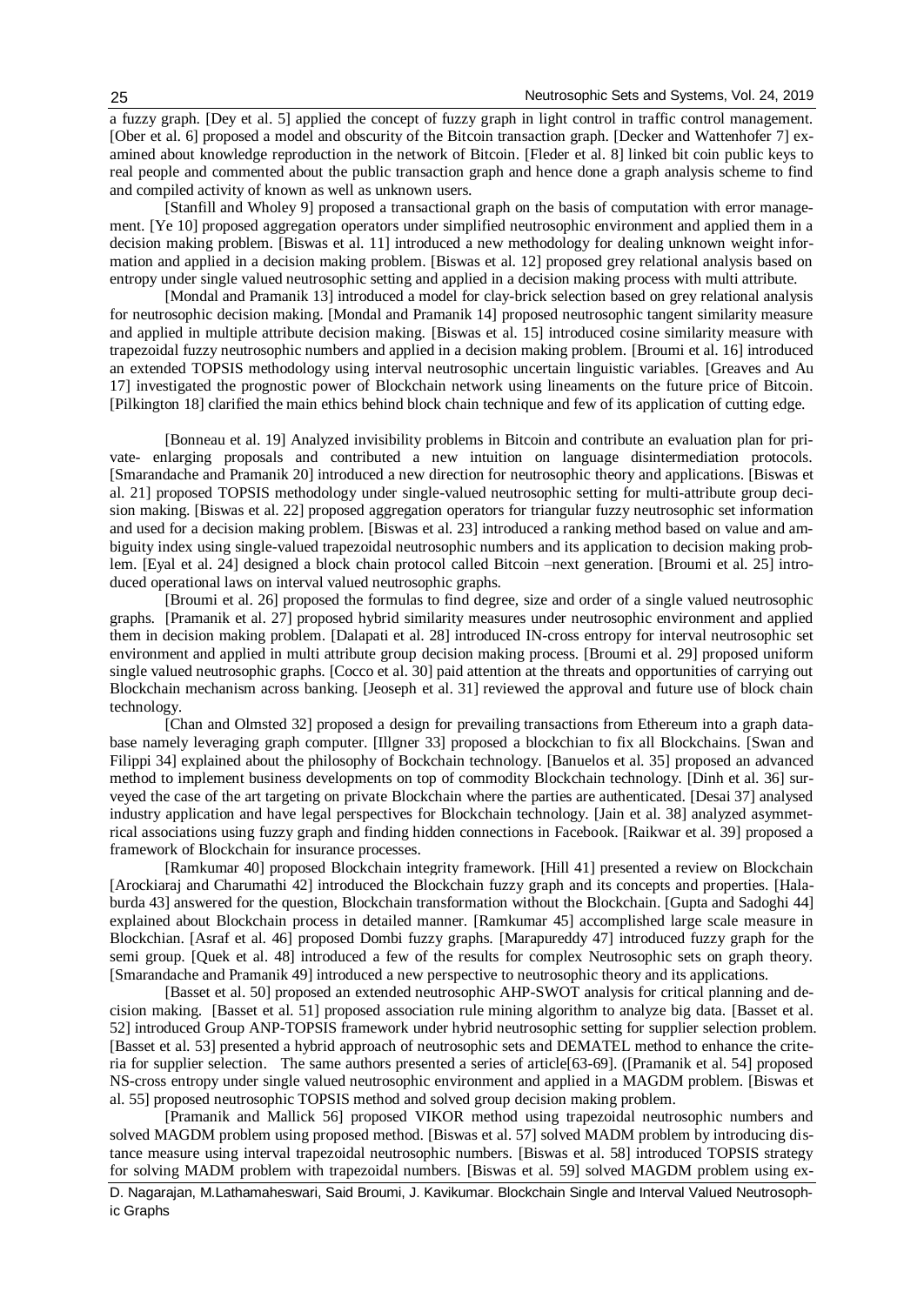pected value of neutrosophic trapezoidal numbers. [Mondal et al. 60] introduced hyperbolic sine similarity measure based MADM strategy under single valued neutrosophic environment. [Mondal et al. 61] proposed hybrid binary algorithm similarity measure under single valued neutrosophic set assessments for MAGDM problem. [Dhavaseelan et al. 62] proposed single-valued co-neutrosophic graphs.

The above literature survey motivated to propose Blockchain single and interval valued Neutrosophic Graphs and applied them in Blockchain technology using Bitcoins.

#### **3. Basic Concepts**

Some basic concepts needed for the proposed concepts and their application, are listed below.

# **3.1 Bitcoins [40]**

Bitcoin is the digital currency and worldwide payment system and are believable and best used when,

- There are a series of transaction
- Need to be recorded
- Need to be verified with respect to purity of the information and the order of the events.

# **3.2 Blockchain [42]**

A Blockchain is a network and can be seen as a reliable computer whose private states are auditable by anyone. It can also be defined as follows.

- Cryptographic approach for modeling an unalterable append-only public ledger
- It includes a methodology for obtaining an open general agreement on each entry
- Ledger entries are mappings of the states of processes by the Blockchain network.

#### **Uses of Blockchain**

- A uniform approach to execute a variety of application processes
- Reliable and efficient Low upward approaches for stakeholders/users namely states with query application and audit correctness of changes of states.

# **3.3 Graph [46]**

A mathematical system  $G = (V, E)$  is called a graph, where a vertex set is  $V = V(G)$  and an edge set is  $E = E(G)$ . In this paper, undirected graph has been considered and hence every edge is considered as an unordered pair of different vertices.

# **3.4 Fuzzy Graph [47]**

Consider a non-empty finite set V,  $\lambda$  be a fuzzy subsets on V and  $\delta$  be a fuzzy subsets on V × V. A fuzzy graph is a pair  $G = (\lambda, \delta)$  over the set V if  $\delta(a,b) \le \min{\{\lambda(a),\lambda(b)\}}$  for all  $(a,b) \in V \times V$  where  $\lambda$  is a fuzzy vertex and  $\delta$  is a fuzzy edge. Where:

- 1. A fuzzy subset is a mapping  $\lambda: V \rightarrow [0,1]$  of V.
- 2. A fuzzy relation is a mapping  $\delta: V \times V \rightarrow [0,1]$  on  $\lambda$  of V if  $\delta(a,b) \le \min{\{\lambda(a),\lambda(b)\}}$
- 3. If  $\delta(a,b) = \min\{\lambda(a),\lambda(b)\}\$  then G is a strong fuzzy graph.

# **3.5 Blockchain Fuzzy Graph (BCFG) [42]**

The pair  $G = (\lambda, \delta)$  is a BCFG, where  $\lambda$  is a fuzzy vertex set and  $\delta$  is symmetric on  $\lambda$  such that  $\delta(a,b) \le \min \{ \lambda(a), \lambda(b) \}, \forall a,b \in V$  with the following criterion.

- 1. If  $i \neq j$  then  $\sum [\delta(a_i, b_j) \leq \min(\lambda(a_i), \lambda(b_j))] = 1$
- 2. If  $i \neq j$  then  $\sum [\delta(a_i, b_j) \leq \max(\lambda(a_i), \lambda(b_j))] = 1$
- 3. If  $i = j$  then  $\sum [\delta(a_i, b_j) \le \min(\lambda(a_i), \lambda(b_j))] = 0$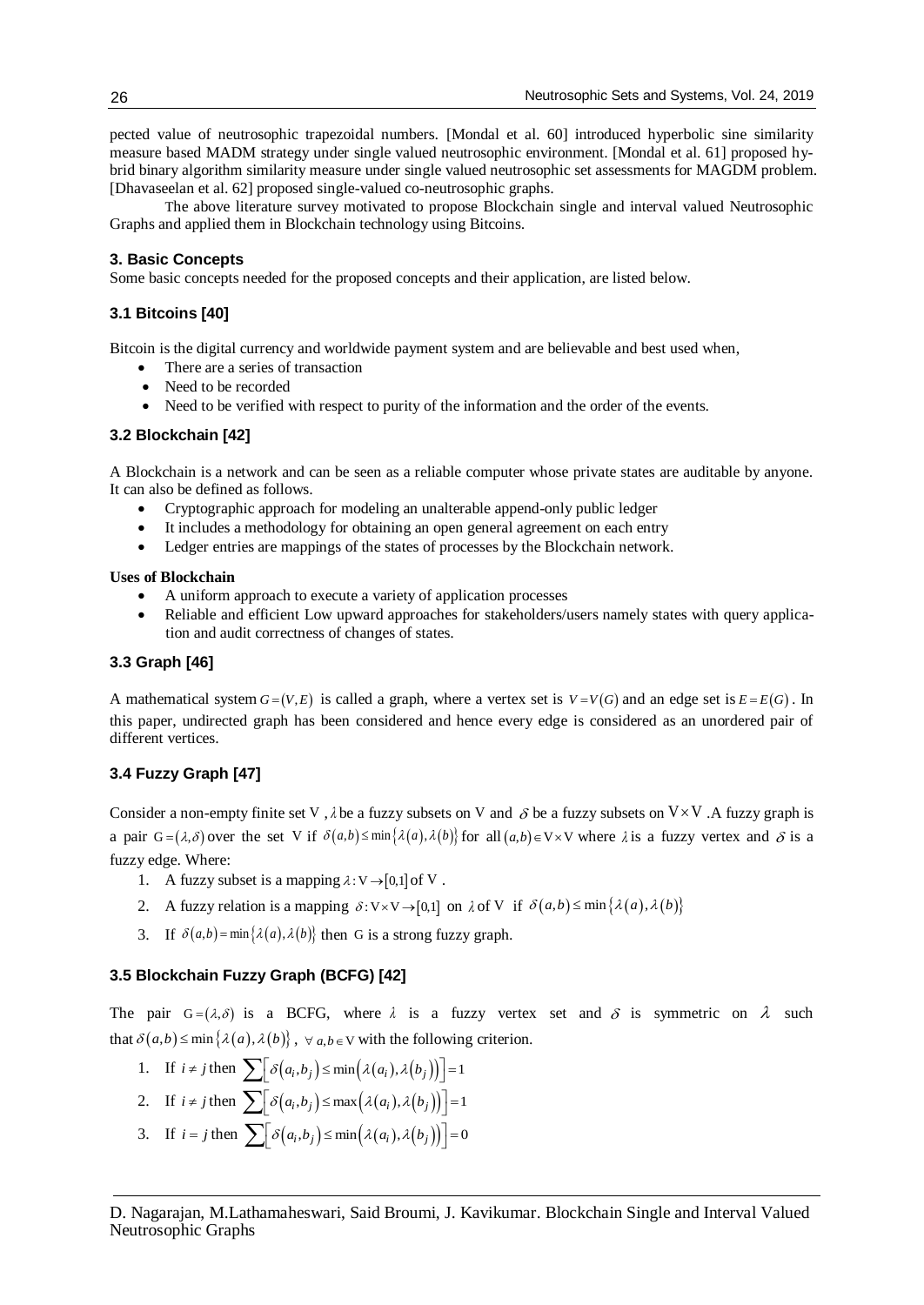#### **3.6 Single Valued Neutrosophic Graph (SVNG) [26]**

A pair  $G = (R, S)$  is SVNG with elemental set V. Where:

- 1. Grade of truth, indeterminacy and falsity memberships of  $a_i \in \mathbf{V}$  are defined by  $T_R : V \rightarrow [0,1]$ ,  $I_R: V \rightarrow [0,1]$  and  $F_R: V \rightarrow [0,1]$  respectively and  $0 \le T_R(a_i) + I_R(a_i) + F_R(a_i) \le 3, \forall a_i \in V, i = 1,2,3,...,n$
- 2. The above three memberships of the edge  $(a_i, b_j) \in \mathbf{E}$  are denoted by  $T_S : E \subseteq V \times V \rightarrow [0,1]$ ,  $I_S: E \subseteq V \times V \rightarrow [0,1]$  and  $F_S: E \subseteq V \times V \rightarrow [0,1]$  respectively and are defined by
	- $T_S({a_i, b_i}) \le \min[T_R(a_i), T_R(b_i)]$
	- $I_S({a_i, b_i}) \ge \max [I_R(a_i), I_R(b_i)]$
	- $F_S(\{a_i, b_i\}) \ge \max[F_R(a_i), F_R(b_i)]$

where  $0 \le T_S({a_i, b_i}) + I_S({a_i, b_i}) + F_S({a_i, b_i}) \le 3, \forall {a_i, b_i} \in \mathbf{E}(i, j = 1, 2, ..., n)$ .

Also Rand S are the single valued Neutrosophic vertex and edge set of V and **E** respectively. S is symmetric on R.

# **3.7 Interval Valued Neutrosophic Graph (IVNG) [25]**

A pair  $G = (R, S)$  is IVNG, where  $R = \left\langle \left[ T_R^L, T_R^U \right], \left[ T_R^L, I_R^U \right], \left[ F_R^L, F_R^U \right] \right\rangle$ , is an IVN set on V and  $S = \left\langle \left[T_S^L, T_S^U\right], \left[I_S^L, I_S^U\right], \left[F_S^L, F_S^U\right] \right\rangle$  is an IVN edge set on **E** satisfying the following conditions:

- 1. Here the lower and upper memberships functions of  $a_i \in V$ are defined by  $T_R^L: V \to [0,1]$ ,  $T_R^U: V \to [0,1]$ ,  $I_R^L: V \to [0,1]$ ,  $I_R^U: V \to [0,1]$  and  $F_R^L: V \to [0,1]$ ,  $F_R^U: V \to [0,1]$  respectively and  $0 \le T_R(a_i) + I_P(a_i) + F_P(a_i) \le 3, \forall a_i \in V, i = 1, 2, 3, ..., n$
- 2. And the same for edge  $(a_i, b_j) \in \mathbf{E}$  are denoted by  $T_S^L : V \times V \rightarrow [0,1]$ ,  $T_S^U : V \times V \rightarrow [0,1]$ ,  $T_S^U : V \times V \rightarrow [0,1]$ ,  $I_S^U$ :  $V \times V \rightarrow [0,1]$  and  $F_S^L$ :  $V \times V \rightarrow [0,1]$ ,  $F_S^U$ :  $V \times V \rightarrow [0,1]$  respectively and are defined by
	- $T_S^L(\lbrace a_i, b_j \rbrace) \le \min \left[ T_R^L(a_i), T_R^L(b_j) \right]$
	- $\bullet$   $T_S^U(\{a_i, b_j\}) \leq \min \left[ T_R^U(a_i), T_R^U(b_j) \right]$
	- $\bullet$   $I_S^L(\{a_i, b_j\}) \ge \max \left[I_R^L(a_i), I_R^L(b_j)\right]$
	- $\bullet$   $I_S^U(\{a_i, b_j\}) \ge \max \bigg[ I_R^U(a_i), I_R^U(b_j) \bigg]$
	- $F_S^L(\lbrace a_i, b_j \rbrace) \ge \max \left[ F_R^L(a_i), F_R^L(b_j) \right]$
	- $F_S^U(\lbrace a_i, b_j \rbrace) \ge \max \left[ F_R^U(a_i), F_R^U(b_j) \right]$

where  $0 \le T_S({a_i, b_j}\)+I_S({a_i, b_j}\)+F_S({a_i, b_j}\)=3, \forall {a_i, b_j}\in \mathbf{E}(i, j=1, 2, ..., n)$ .

Also R and S are the interval valued Neutrosophic vertex and edge set of V and **E** respectively. S is symmetric on R.

#### **4. Proposed Concepts**

In this section, Blockchian single valued neutrosophic graph is proposed and applied in Blockchain technology with Bitcoin transaction.

# **4.1 Blockchain Single Valued Neutrosophic Graph (BCSVNG)**

A pair  $G = (R, S)$  is BCSVNG with elemental set V. Where:

- 1.  $T_R: V \to [0,1], I_R: V \to [0,1]$  and  $F_R: V \to [0,1]$  and  $0 \le T_R(x_i) + I_R(x_i) + F_R(x_i) \le 3, \forall x_i \in V, i = 1,2,3,...,n$
- 2.  $T_S: E \subseteq V \times V \rightarrow [0,1], I_S: E \subseteq V \times V \rightarrow [0,1]$  and  $F_S: E \subseteq V \times V \rightarrow [0,1]$  are defined by

D. Nagarajan, M.Lathamaheswari, Said Broumi, J. Kavikumar. Blockchain Single and Interval Valued Neutrosophic Graphs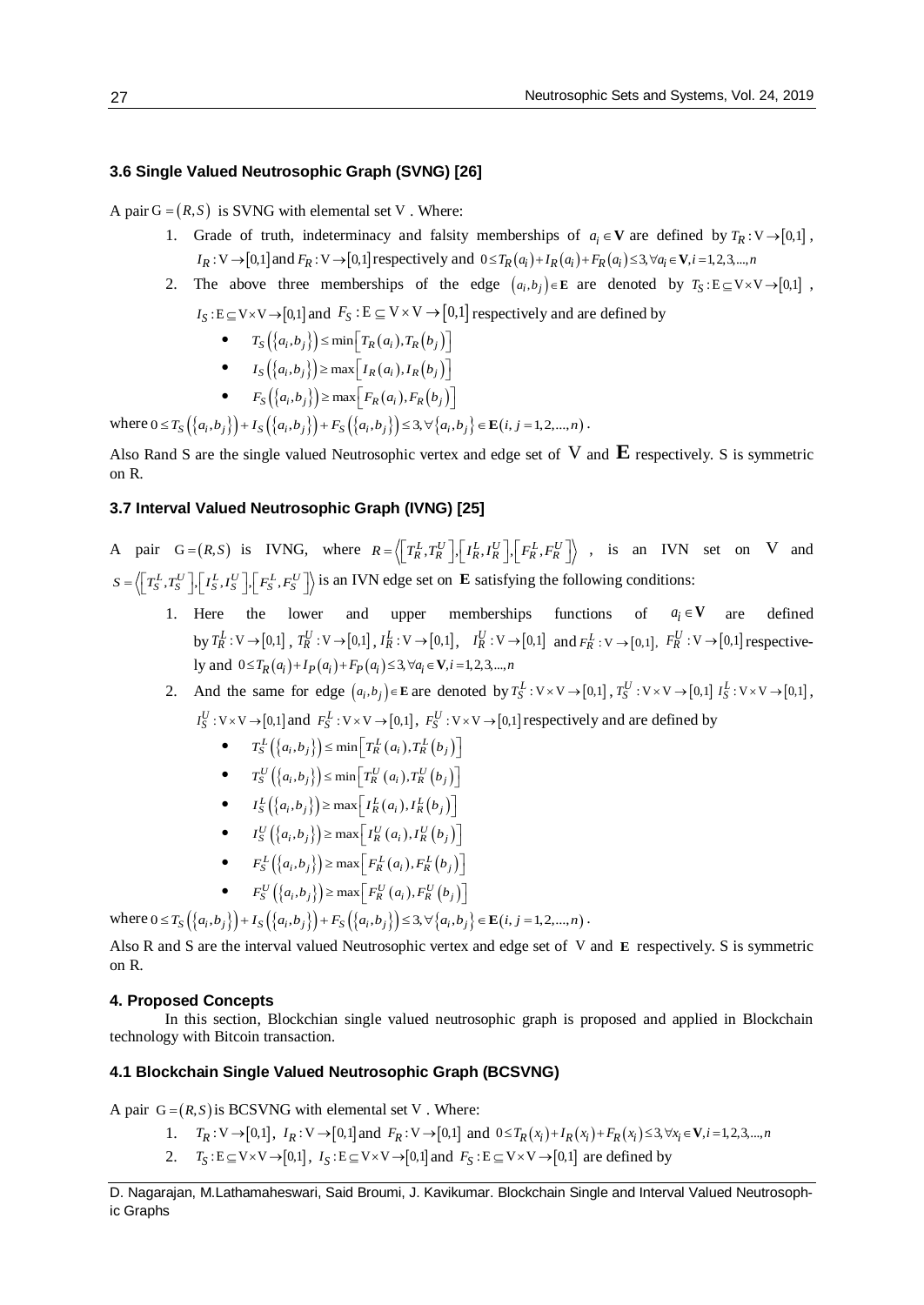Case (i): If  $i \neq j$  then

$$
\sum \left[ T_S(x_i, y_j) \le \min \left[ T_R(x_i), T_R(y_j) \right] \right] = 1
$$
  

$$
\sum \left[ I_S(x_i, y_j) \ge \max \left[ I_R(x_i), I_R(y_j) \right] \right] = 1
$$
  

$$
\sum \left[ F_S(x_i, y_j) \ge \max \left[ F_R(x_i), F_R(y_j) \right] \right] = 1
$$

Case (ii): If  $i = j$  then the above values are 0.

Where,  $0 \le T_S({x_i, y_i}) + I_S({x_i, y_i}) + F_S({x_i, y_i}) \le 3, \forall {x_i, y_i} \in E(i, j = 1, 2, ..., n)$ 

Also R is a single valued Neutrosophic vertex of V and S is a single valued Neutrosophic edge set of **E** . S is a symmetric single valued Neutrosophic relation on R.

#### **4.1.1 Blockchain Single Valued Neutrosophic Graph in Bitcoin Transaction**

Let us consider there are 4 persons in the Blockchain and everyone is doing a transaction using Bitcoin and they are saving 40% and investing the remaining 60% in Bitcoin.



Party 1: investing 20 lakhs and doing 3 transactions Party 2: investing 15 lakhs and doing 3 transactions Party 3: investing 10 lakhs and doing 3 transactions Party 4: investing 5.5 lakhs and doing 3 transactions For example, assume that the party-1  $(v_1)$  has the total amount of 20 lakhs, from this he is saving 40% and invest the remaining 60% as Bitcoins for his crypto currencies.

The following are the transactions of Party-1:

**Transaction 1**: Party-1 to Party-2 :  $(v_1 \text{ to } v_2)$ 

 $(0.7, 0.3, 0.2) \times 12,00,000$ 

$$
= \langle \left(1 - (1 - T_R)^k\right), \left(1 - (1 - T_R)^k\right), \left(1 - (1 - T_R)^k\right) \rangle, \ k > 0 \text{ (any arbitrary number)} \text{ [10]}
$$
\n
$$
= \langle \left(1 - (1 - 0.7)^{12,00,000}\right), \left(1 - (1 - 0.3)^{12,00,000}\right), \left(1 - (1 - 0.2)^{12,00,000}\right) \rangle
$$
\n
$$
= \langle \left(1 - (1 - 0.7)^{12,00,000}\right), \left(1 - (1 - 0.3)^{12,00,000}\right), \left(1 - (1 - 0.2)^{12,00,000}\right) \rangle
$$
\n
$$
= \langle 1,1,1 \rangle
$$

Similarly for other transactions namely

**Transaction 2:** Party-1 to Party-3 :  $(v_1 \text{ to } v_3)$ **Transaction 3:** Party-1 to Party-4 :  $(v_1 \text{ to } v_4)$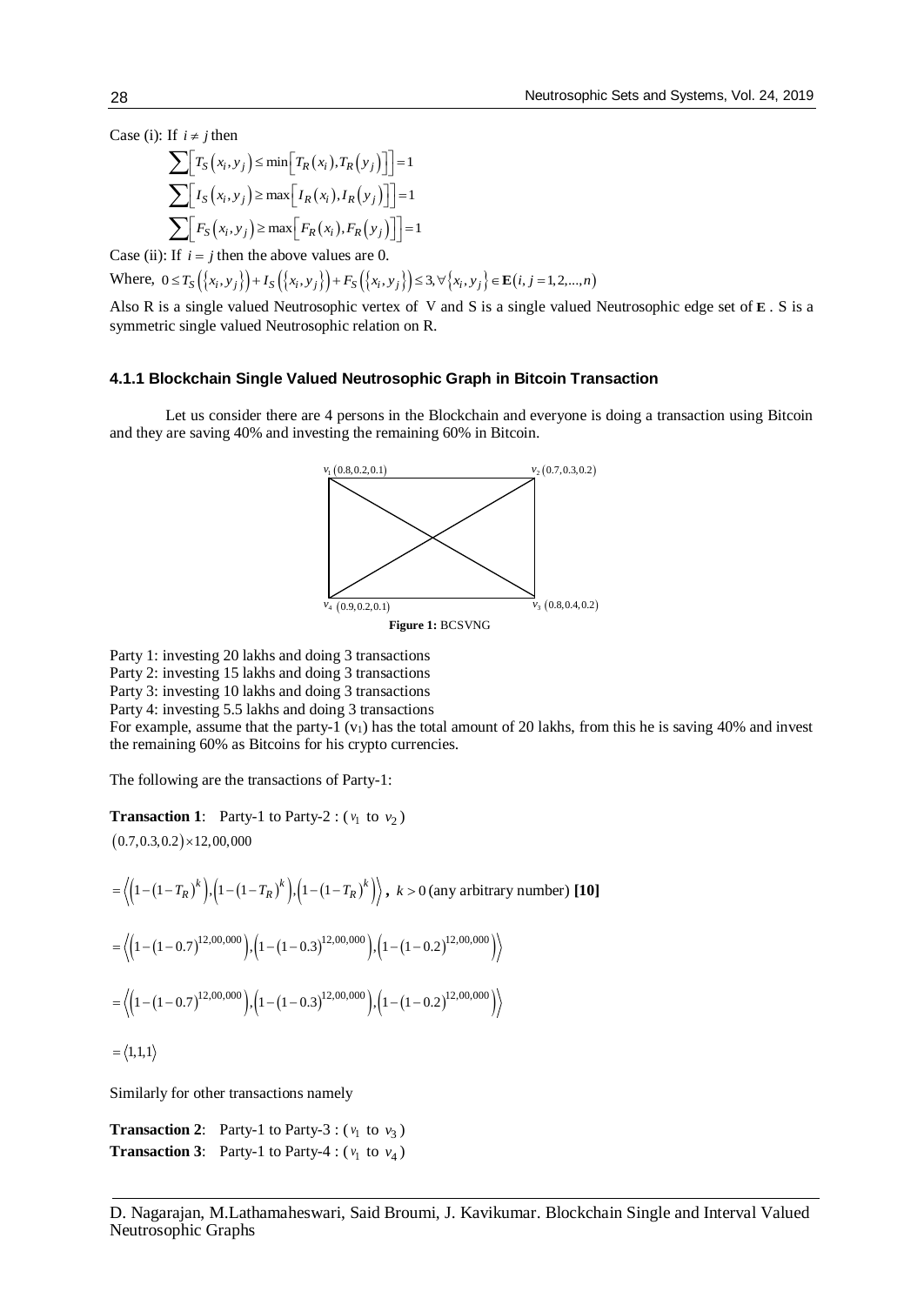|     |                 |                | (0.8, 0.2, 0.1)  | (0.7, 0.3, 0.2)  | (0.8, 0.4, 0.2)  | (0.9, 0.2, 0.1)  | sum     |
|-----|-----------------|----------------|------------------|------------------|------------------|------------------|---------|
|     |                 |                | v <sub>1</sub>   | v <sub>2</sub>   | v <sub>3</sub>   | $v_4$            |         |
|     | (0.8, 0.2, 0.1) | $v_1$          | 0                | (0.4, 0.38, 0.3) | (0.3, 0.41, 0.4) | (0.3, 0.21, 0.3) | (1,1,1) |
|     | (0.7, 0.3, 0.2) | $v_2$          | (0.4, 0.38, 0.3) | $\theta$         | (0.4, 0.37, 0.3) | (0.2, 0.25, 0.4) | (1,1,1) |
|     | (0.8, 0.4, 0.2) | v <sub>3</sub> | (0.3, 0.41, 0.4) | (0.4, 0.37, 0.3) | $\overline{0}$   | (0.3, 0.54, 0.3) | (1,1,1) |
|     | (0.9, 0.2, 0.1) | $v_4$          | (0.3, 0.21, 0.3) | (0.2, 0.25, 0.4) | (0.3, 0.54, 0.3) | $\Omega$         | (1,1,1) |
| sum |                 |                | (1,1,1)          | (1,1,1)          | (1,1,1)          | (1,1,1)          |         |

All the possible transaction are listed out in Table 1 with the sum value of each row.

**Table 1:** Transaction Table for BCSVNG

Where sum=  $\sum (v_i, v_j)$ 

# **4.1.2 Properties of Blockchain Single Valued Neutrosophic Graph**

In this section, degree, total degree, minimum and maximum degrees are found for Blockchain Single Valued Neutrosophic Graph.

# **(i). Degree of Single Valued Neutrosophic Graph (SVNG)**

 $d(v_1) = (d_T(v_1), d_T(v_1), d_F(v_1))$  [26]  $=(1,1,1)$ Where,  $d_T(v_1) = T_S(v_1, v_2) + T_S(v_1, v_3) + T_S(v_1, v_4) = 0.4 + 0.3 + 0.3 = 1$  $d_I(v_1) = I_S(v_1, v_2) + I_S(v_1, v_3) + I_S(v_1, v_4) = 0.38 + 0.41 + 0.21 = 1$  $d_F(v_1) = F_S(v_1, v_2) + F_S(v_1, v_3) + F_S(v_1, v_4) = 0.3 + 0.4 + 0.3 = 1$ Similarly  $d(v_2) = (d_T(v_2), d_T(v_2), d_F(v_2)) = (1,1,1)$  $d(v_3) = (d_T(v_3), d_T(v_3), d_F(v_3)) = (1, 1, 1)$  $d(v_4) = (d_T(v_4), d_4(v_4), d_F(v_4)) = (1, 1, 1)$ And  $\sum d(v_1) = | 2 \sum T_S(v_1, v_1), 2 \sum I_S(v_1, v_1), 2 \sum F_S(v_1, v_1)$  $y_1 \neq v_j$   $y_1 \neq v_j$   $y_1$  $I_1$ ) =  $\Big| 2 \sum T_S(v_1, v_j), 2 \sum I_S(v_1, v_j), 2 \sum F_S(v_1, v_j) \Big|$ *j*  $V_1 + V_j$   $V_1 + V_j$  $S(V_1,V_j), \angle \angle I_S(V_1,V_j), \angle \angle I_S(V_1,V_j)$  $v_1 \neq v_i$   $v_1 \neq v_i$   $v_1 \neq v$  $d(v_1) = | 2 \sum T_S(v_1, v_i), 2 \sum I_S(v_1, v_i), 2 \sum F_S(v_1, v_2)$  $\neq v_i$   $v_1 \neq v_i$   $v_1 \neq v_i$  $=\left(2\sum T_{S}(v_{1},v_{i}),2\sum I_{S}(v_{1},v_{i}),2\sum F_{S}(v_{1},v_{i})\right)$  $v_1 \neq v_j$   $v_1 \neq v_j$   $v_1 \neq v_j$   $v_1 \neq v_j$  $\sum d(v_1) = 2 \sum T_S(v_1, v_j), 2 \sum I_S(v_1, v_j), 2 \sum i$  $= (2(1), 2(1), 2(1)) = (2, 2, 2)$ 

# **(ii). Total Degree of SVNG**

$$
td(v_i) = (td_T(v_i),td_I(v_i),td_F(v_i))
$$
 [26]  
Where  $td_T(v_i) = \sum T_S(v_i,v_j) + T_R(v_i)$   
 $td_T(v_1) = \sum T_S(v_1,v_j) + T_R(v_1) = 1 + 0.8 = 1.8$   
 $td_I(v_1) = \sum I_S(v_1,v_j) + I_R(v_1) = 1 + 0.2 = 1.2$   
 $td_F(v_1) = \sum F_S(v_1,v_j) + F_R(v_1) = 1 + 0.1 = 1.1$   
Therefore,  $td(v_1) = (td_T(v_1),td_I(v_1),td_F(v_1)) = (1.8,1.2,1.1)$   
Similarly,  $td(v_2) = (td_T(v_2),td_I(v_2),td_F(v_2)) = (1.7,1.3,1.2)$ 

D. Nagarajan, M.Lathamaheswari, Said Broumi, J. Kavikumar. Blockchain Single and Interval Valued Neutrosophic Graphs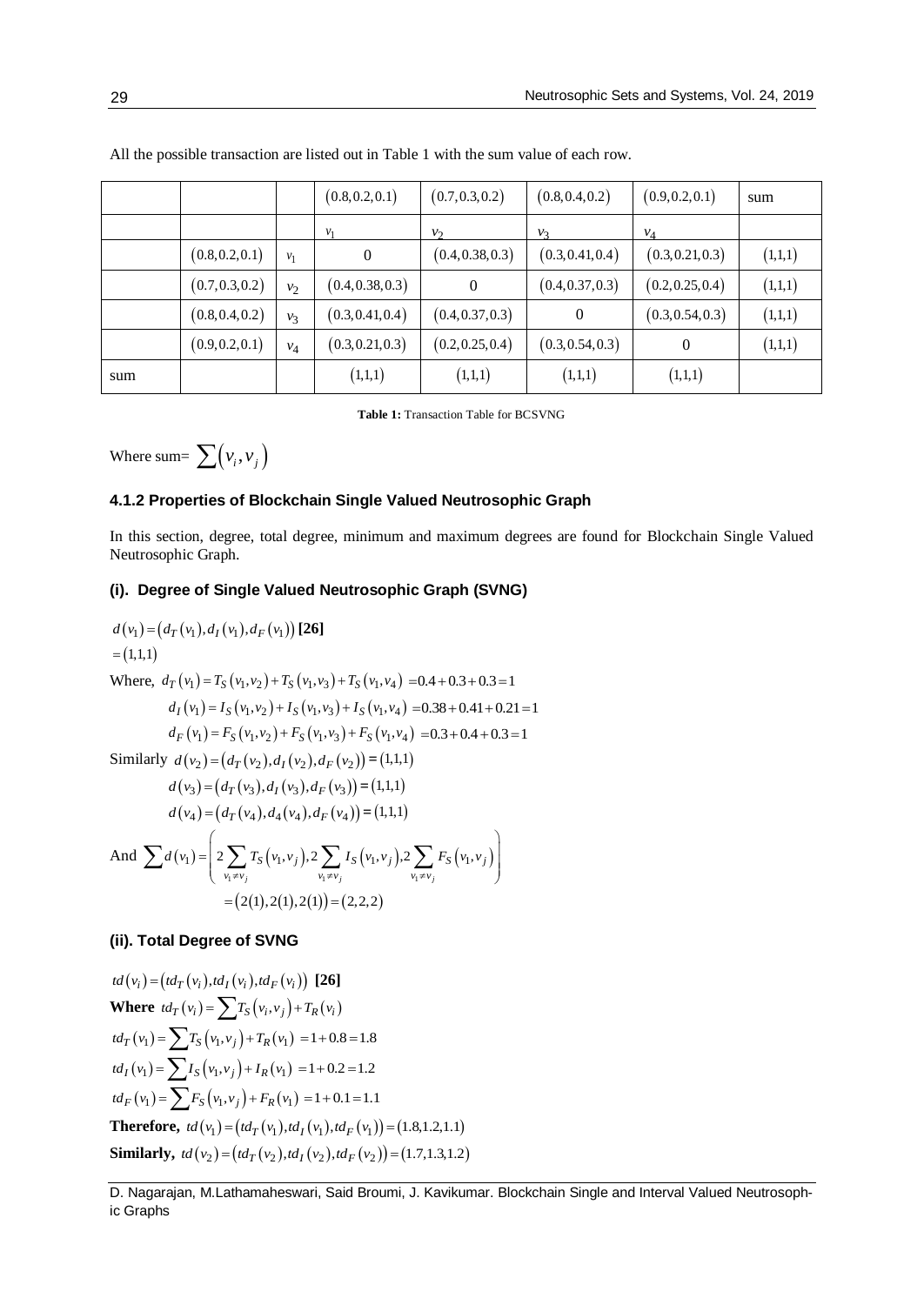$$
td(v_3) = (td_T(v_3),td_I(v_3),td_F(v_3)) = (1.8,1.4,1.2)
$$
  

$$
td(v_4) = (td_T(v_4),td_I(v_4),td_F(v_4)) = (1.9,1.2,1.1)
$$

# **(iii). Minimum degree of SVNG**

It is  $\xi(G) = (\xi_T(G), \xi_I(G), \xi_F(G))$ , where  $\xi_T(G) = \min\{d_T(v)/v \in V\},\ \xi_I(G) = \min\{d_I(v)/v \in V\}$  and  $\xi_F(G) = \min\{d_F(v)/v \in V\}$  [15]

For the Fig. 1,  $\xi_T$  (G) = min $\{d_T(v)/v \in V\}$  = 1  $\xi_I(G) = \min\{d_I(v)/v \in V\} = 1$  $\xi_F(G) = \min\{d_F(v)/v \in V\} = 1$ 

# **(iv). Maximum degree of SVNG**

It is defined by  $\eta(G) = (\eta_T(G), \eta_T(G), \eta_F(G))$ , where  $\eta_T(G) = \max\{d_T(v)/v \in V\}, \eta_T(G) = \max\{d_T(v)/v \in V\}, \eta_F(G) = \max\{d_F(v)/v \in V\}$  [26] For the Fig. 1,  $\eta_T(G) = \max\{d_T(v)/v \in V\} = 1$  $\eta_I(G) = \max\{d_I(v)/v \in V\} = 1$  $\eta_F(G) = \max\{d_F(v)/v \in V\} = 1$ For the Fig. 1,  $\eta_T(G) = \max\{d_T(v)/v \in V\} = \eta_T(G) = \max\{d_T(v)/v \in V\} = \eta_F(G) = \max\{d_F(v)/v \in V\} = 1$ 

# **4.2 Blockchain Interval Valued Neutrosophic Graph (BCIVNG)**

A pair  $G = (R, S)$  is BCIVNG, where  $R = \left\langle \left[ T_R^L, T_R^U \right], \left[ T_R^L, I_R^U \right], \left[ F_R^L, F_R^U \right] \right\rangle$ , is an IVN set on V and  $S = \left\langle \left[T_S^L, T_S^U\right], \left[T_S^L, I_S^U\right], \left[F_S^L, F_S^U\right] \right\rangle$  is an IVN edge set on **E** satisfying conditions 1 and 2 as in the definition of IVNG and with the following criterions.

Case (i): If 
$$
i \neq j
$$
 then  
\n
$$
\sum \left[ T_S^L(x_i, y_j) \leq \min \left[ T_R^L(x_i), T_R^L(y_j) \right] \right] = 0.5
$$
\n
$$
\sum \left[ T_S^U(x_i, y_j) \leq \min \left[ T_R^U(x_i), T_R^U(y_j) \right] \right] = 0.5
$$
\n
$$
\sum \left[ I_S^L(x_i, y_j) \geq \max \left[ I_R^L(x_i), I_R^L(y_j) \right] \right] = 0.5
$$
\n
$$
\sum \left[ I_S^U(x_i, y_j) \geq \max \left[ I_R^U(x_i), I_R^U(y_j) \right] \right] = 0.5
$$
\n
$$
\sum \left[ F_S^L(x_i, y_j) \geq \max \left[ F_R^L(x_i), F_R^L(y_j) \right] \right] = 0.5
$$
\n
$$
\sum \left[ F_S^U(x_i, y_j) \geq \max \left[ F_R^U(x_i), F_R^U(y_j) \right] \right] = 0.5
$$

Case (ii): If  $i = j$  then the above six values are 0. Where  $0 \le T_S({x_i, y_i}) + I_S({x_i, y_i}) + F_S({x_i, y_i}) \le 3, \forall {x_i, y_i} \in E(i, j = 1, 2, ..., n)$ 

D. Nagarajan, M.Lathamaheswari, Said Broumi, J. Kavikumar. Blockchain Single and Interval Valued Neutrosophic Graphs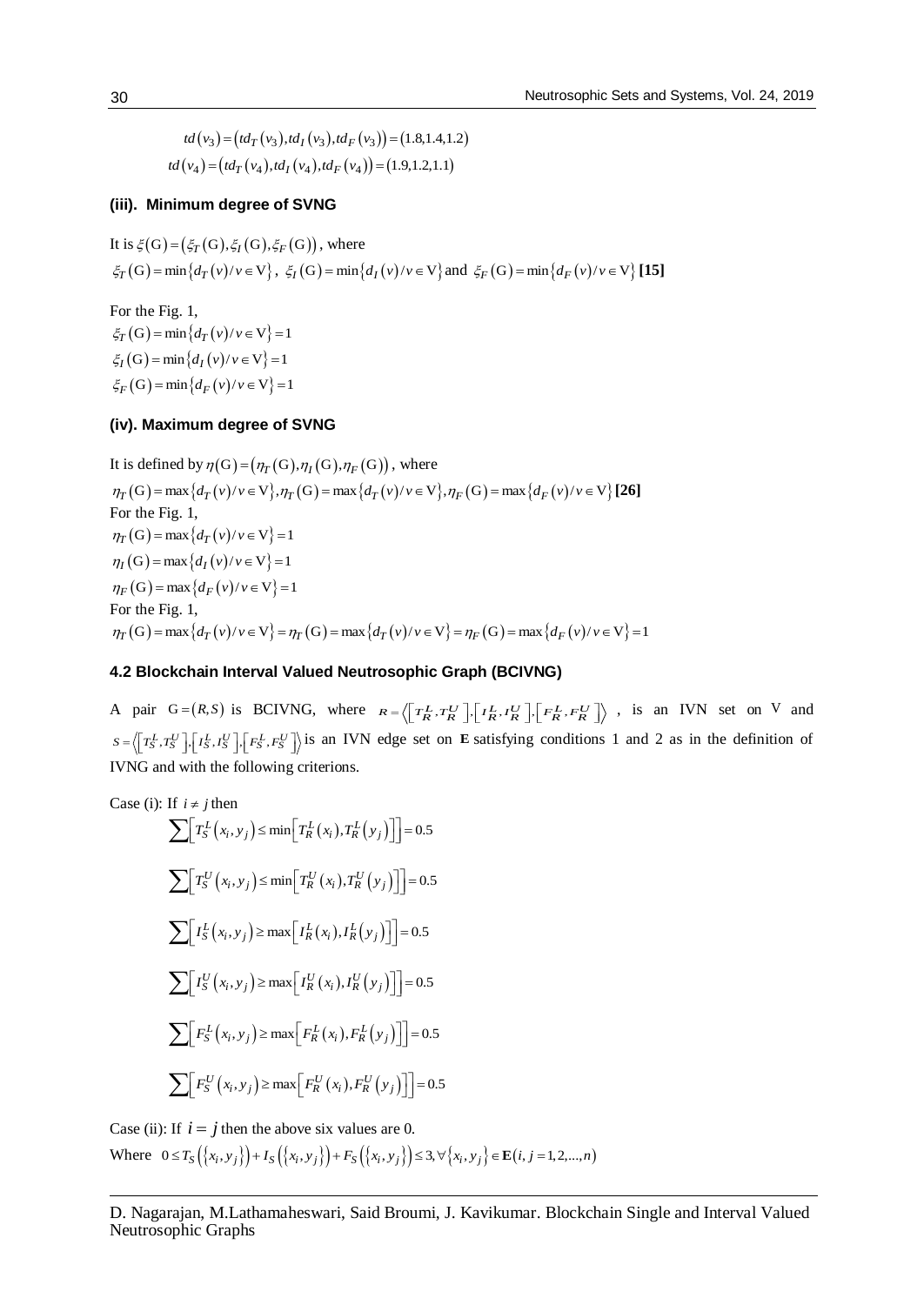Also R is an interval valued Neutrosophic vertex of V and S is an interval valued Neutrosophic edge set of **E** . S is a symmetric interval valued Neutrosophic relation on R.

#### **4.2.1 Blockchain Interval Valued Neutrosophic Graph in Bitcoin Transaction**

Let us consider there are 3 persons in the Blockchain and everyone is doing a transaction using Bitcoin and they are saving 40% and investing the remaining 60% in Bitcoin. chain and everyone is doing a tran<br>6 in Bitcoin.<br> $v_1$   $\langle [0.5, 0.7], [0.2, 0.3], [0.1, 0.3] \rangle$ 



Party 1: investing 20 lakhs and doing 2 transactions Party 2: investing 15 lakhs and doing 2 transactions Party 3: investing 10 lakhs and doing 2 transactions

For example, assume that the party-1  $(v_1)$  has the total amount of 20 lakhs, from this he is saving 40% and invest the remaining 60% as Bitcoins for his crypto currencies.

The following are the transactions of Party-1:

**Transaction 1:** Party-1 to Party-2: 
$$
(v_1 \text{ to } v_2)
$$
  
\n
$$
\langle [0.6, 0.7], [0.2, 0.4], [0.1, 0.3] \rangle \times 12, 00, 000
$$
\n
$$
= \left\{ \left[ 1 - \left( 1 - T_R^L \right)^k, 1 - \left( 1 - T_R^U \right)^k \right], \left[ \left( T_R^L \right)^k, \left( T_R^U \right)^k \right], \left[ \left( F_R^L \right)^k, \left( F_R^U \right)^k \right] \right\} \text{ [25]}
$$
\n
$$
= \left\{ \left[ 1 - (1 - 0.6)^{12,00,000}, 1 - (1 - 0.7)^{12,00,000} \right], \left[ (0.2)^{12,00,000}, (0.4)^{12,00,000} \right], \left[ (0.1)^{12,00,000}, (0.3)^{12,00,000} \right] \right\}
$$
\n
$$
= \left\{ \left[ 1 - (0.4)^{12,00,000}, 1 - (0.3)^{12,00,000} \right], \left[ (0.2)^{12,00,000}, (0.4)^{12,00,000} \right], \left[ (0.1)^{12,00,000}, (0.3)^{12,00,000} \right] \right\}
$$
\n
$$
= \left\{ [1 - 0, 1 - 0], [0, 0], [0, 0] \right\}
$$
\n
$$
= \left\{ [1, 1], [0, 0], [0, 0] \right\}
$$

**Transaction 2:** Party-1 to Party-3:  $(v_1 \text{ to } v_3) = \{(1,1], [0,0], [0,0]\}$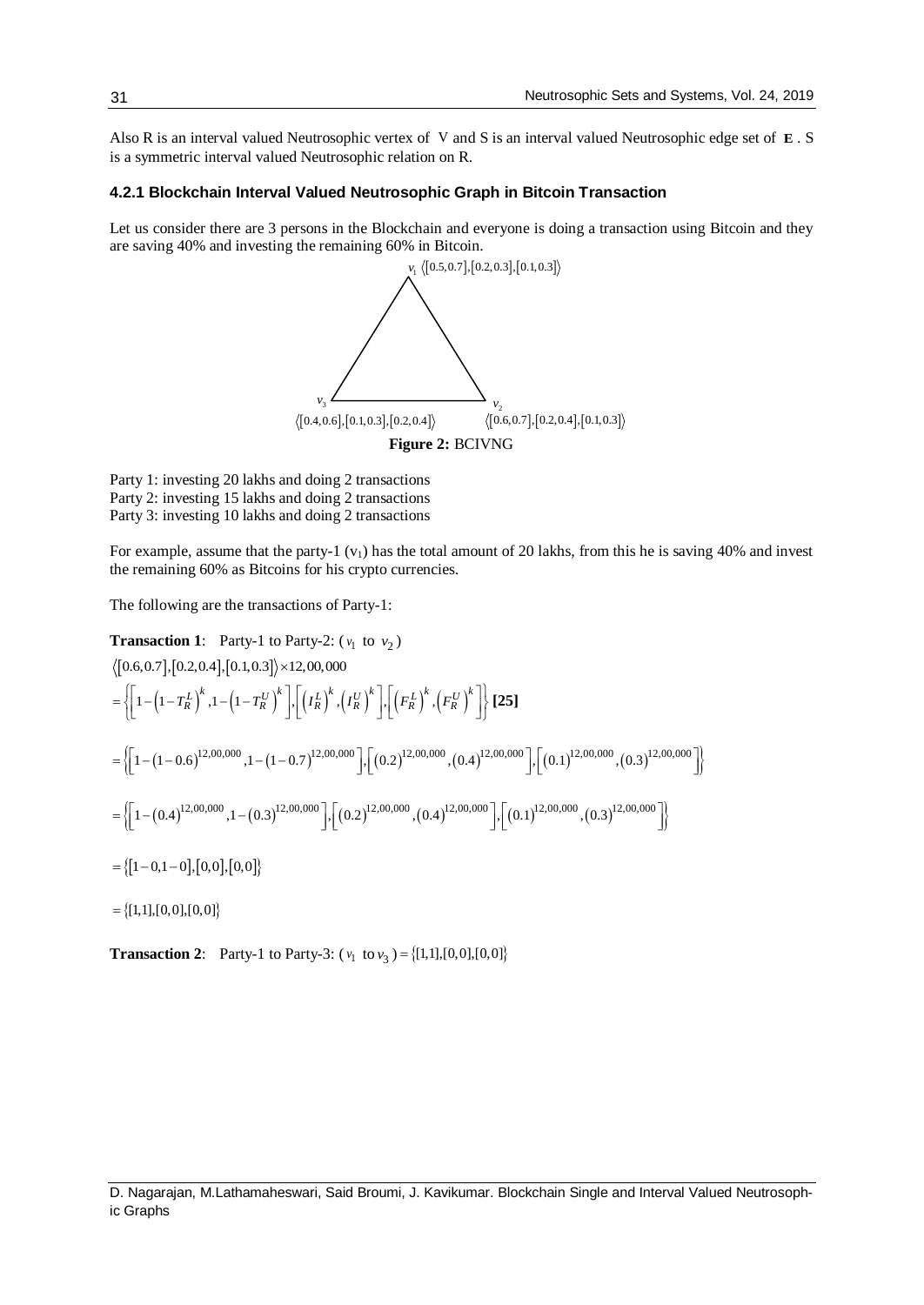|                       |       | $\langle [0.5, 0.7],$    | $\langle [0.6, 0.7],$     | $\langle [0.4, 0.6],$    | $\sum (v_i, v_j)$ |
|-----------------------|-------|--------------------------|---------------------------|--------------------------|-------------------|
|                       |       | $[0.2, 0.3]$ ,           | [0.2, 0.4],               | [0.1, 0.3],              |                   |
|                       |       | [0.1, 0.3]               | [0.1, 0.3]                | [0.2, 0.4]               |                   |
|                       |       | $v_1$                    | $v_2$                     | $v_3$                    |                   |
|                       |       |                          |                           |                          |                   |
| $\langle [0.5, 0.7],$ | $v_1$ | $\boldsymbol{0}$         | $\langle [0.217, 0.283],$ | $\langle$ [0.281,0.282], | (1,1,1)           |
| $[0.2, 0.3]$ ,        |       |                          | [0.211, 0.289],           | $[0.198, 0.199]$ ,       |                   |
| [0.1, 0.3]            |       |                          | [0.302, 0.313]            | [0.208, 0.209]           |                   |
| $\langle [0.6, 0.7],$ | $v_2$ | $\langle$ [0.217,0.283], | $\boldsymbol{0}$          | $\langle [0.28, 0.283],$ | (1,1,1)           |
| [0.2, 0.4],           |       | [0.211, 0.289],          |                           | $[0.197, 0.198]$ ,       |                   |
| [0.1, 0.3]            |       | [0.302, 0.313]           |                           | [0.208, 0.209]           |                   |
| $\langle [0.4, 0.6],$ | $v_3$ | $\langle$ [0.281,0.282], | $\langle [0.217, 0.283],$ | $\boldsymbol{0}$         | (1,1,1)           |
| [0.1, 0.3],           |       | $[0.198, 0.199]$ ,       | [0.302, 0.313],           |                          |                   |
| [0.2, 0.4]            |       | [0.208, 0.209]           | [0.292, 0.302]            |                          |                   |
| $\sum (v_i, v_j)$     |       | (1,1,1)                  | (1,1,1)                   | (1,1,1)                  |                   |
|                       |       |                          |                           |                          |                   |

Table 1represent all possible transactions from one vertex to all other verteices. Here edge represents the transaction and the vertex represents the parties.

**Table 2:** Transaction Table for BCIVNG

From table 1 and table 2 it is observed that sum of all single /interval valued Neutrosophic edges of a particular Neutrosophic vertex is equal to (1, 1, 1). Hence the proposed method is an optimized one to deal indeterminacy of the data in Bitcoin transaction.

# **5. Comparative Analysis (Qualitative)**

Blockchain approach has been applied in various fields as a growing technique. Here the advantages and limitations are listed out for Blockchian crisp, fuzzy and Neutrosophic graphs. This analysis will be very useful to understand the concept of Blockchian under different environments.

| <b>Type of Blockchain Graph</b>                       | <b>Advantages</b>                                                                                                | <b>Limitations</b>                                                                                                                                     |
|-------------------------------------------------------|------------------------------------------------------------------------------------------------------------------|--------------------------------------------------------------------------------------------------------------------------------------------------------|
| <b>Blockchian Crisp Graph</b>                         | Faster Process with purity<br>$\bullet$<br>and detectable<br>Process clarity<br>٠<br>Data will be permanent<br>٠ | Unable to handle uncertain-<br>$\bullet$<br>ties<br>Size of the network will de-<br>$\bullet$<br>cide the security level                               |
| <b>Blockchain Fuzzy Graph</b>                         | Can handle uncertainty ex-<br>٠<br>ists in the vertex and edge<br>sets<br>Invariable data                        | Incapable to handle inde-<br>$\bullet$<br>terminacy of the data and<br>interval data<br>Large network will give<br>$\bullet$<br>more level of security |
| Blockchain Interval Valued<br><b>Fuzzy Graph</b>      | Can able to deal with data in<br>terms of range                                                                  | Inadequate to handle unde-<br>$\bullet$<br>termined data                                                                                               |
| <b>Blockchain Single Valued</b><br>Neutrosophic Graph | Able to handle indetermina-<br>$\bullet$<br>cy of the data                                                       | Unfit to handle interval data<br>$\bullet$                                                                                                             |
| <b>Blockchain Interval Valued</b>                     | Capable to handle interval                                                                                       | Unsuited to handle criterion<br>$\bullet$                                                                                                              |

D. Nagarajan, M.Lathamaheswari, Said Broumi, J. Kavikumar. Blockchain Single and Interval Valued Neutrosophic Graphs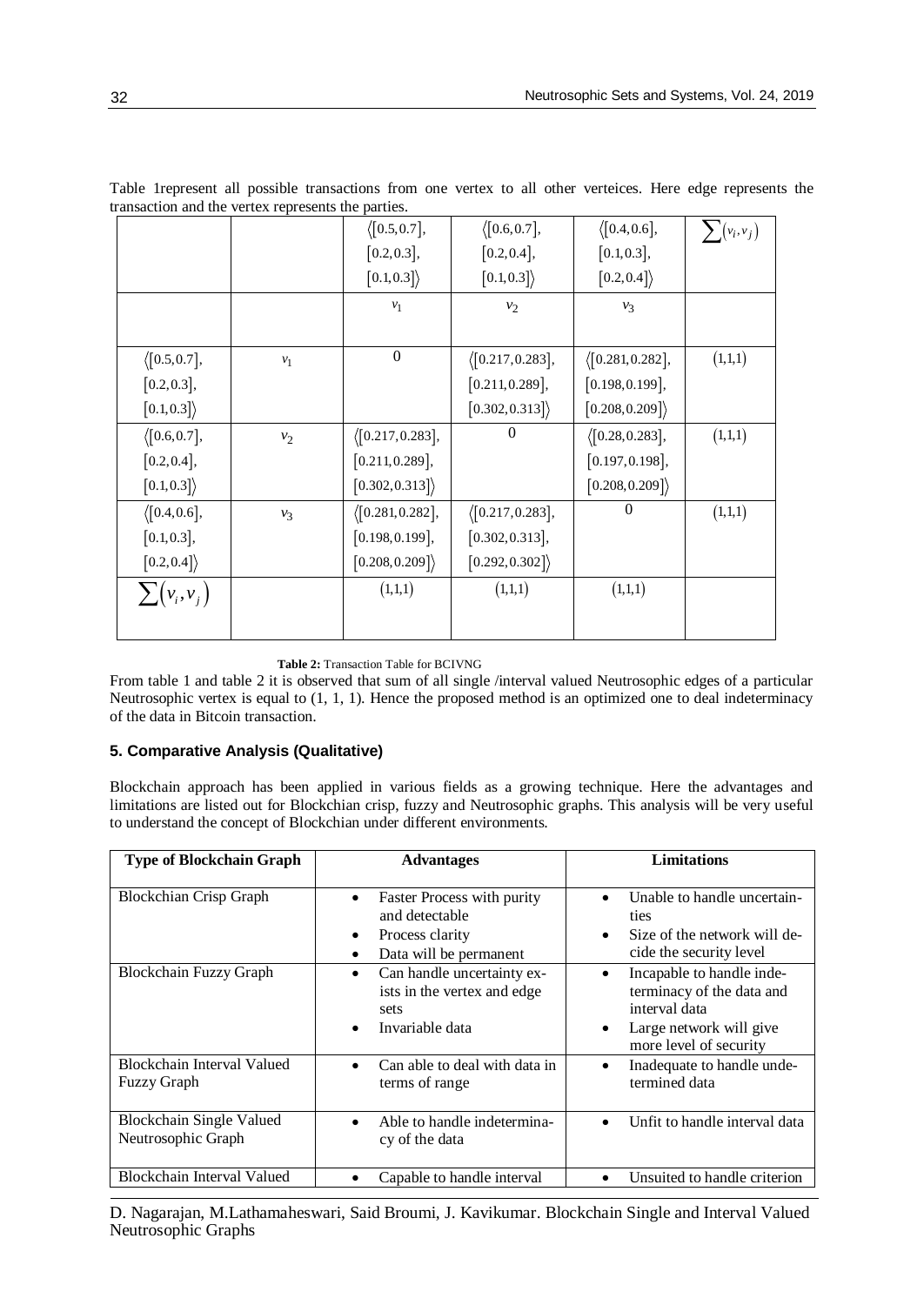Neutrosophic Sets and Systems, Vol. 24, 2019

| Neutrosophic Graph | data as the participant's de-<br>cision is always lie in a<br>range. | insufficient information of<br>the weights. |
|--------------------|----------------------------------------------------------------------|---------------------------------------------|
|                    |                                                                      |                                             |

# **6. Conclusion**

Reliability and assurance of the dealing is very important for any business transaction. Blockchain technology is such a technology and recently it is widely applied in many fields. In any field uncertainty is unavoidable one as the human behavior always uncertainty in nature. Also indeterminacy does not deal in any area field of mathematics whereas Neutrosophic set deals indeterminacy and hence an optimized solution can be obtain for any problem. In this paper Blockchain network has been used in terms of Bitcoin transaction where the vertex and edges have been considered as single and interval valued Neutrosophic sets. Also the degree, total degree, minimum and maximum degree have been found for the proposed Blockchain single valued Neutrosophic graph. In addition to this, contingent study has been done for various types of Blockchain graphs.

### **Notes**

### **Compliance with Ethical Standards**

#### **Conflict of Interest**

The authors declare that they have no conflict of interest

### **Ethical Approval**

The article does not contain any studies with human participants or animal performed by any of the authors

#### **Informed Consent**

Informed consent was obtained from all individual participants included in the study

#### **References**

- [1] R. T. Yeh and S.Y. Bang. Fuzzy relations, fuzzy graphs, and their applications to clustering analysis. In: Proceedings of the US-Japan Seminar on Fuzzy sets and their applications to cognitive and decision process, University of California, Berkeley, California, 1975, 125-149.
- [2] N. Satoshi. Bitcoin: a peer-to-peer electronic cash system. In[: http://bitcoin.org/bitcoin.pdf , 2008, 1-9.](http://bitcoin.org/bitcoin.pdf%20,%202008,%201-9)
- [3] X. Leroy. A formally verified compiler back-end. Journal of Automated Reasoning, 43(4) (2009), 363-446.
- [4] A. Dey, D. Ghosh, and A. Pal. Vertex Coloring of a Fuzzy Graph. Proceedings of the National Seminar on Recent Advances in Mathematics and its Applications in Engineering Sciences, 2012, 51-59.
- [5] A. Dey, D. Ghosh, and A. Pal. An Application of Fuzzy Graph in Traffic Light Control. In: International Conference on Mathematics (2013), 1-8.
- [6] M. Ober, S. Katzenbeisser, and K. Hamacher. Structure and Anonymity of the Bitcoin Transaction Graph. Future Internet, 5 (2013), 237-250.
- [7] C. Decker, and R. Wattenhofer. Information propagation in the Bitcoin network, In: 13 th IEEE international conference on peer-to-peer computing (P2P), Trento, 2013, 1-10.
- [8] M. Fleder, M. S. Kester, and S. Pillai. Bitcoin Transaction Analysis. Cryptography and Security (2014), 1-8.
- [9] [8] C. Stanfill, and J. S. Wholey. Transactional Graph-based computation with error handling. In: Patent: US8706667B2, 2014.
- [10] J. Ye. A multicriteria decision-making method using aggregation operators for simplified Neutrosophic sets. Journal of Intelligent & Fuzzy Systems, 26 (2014), 2459-2466.
- [11] P. Biswas, S. Pramanik, and B. C. Giri. A new methodology for neutrosophic multi-attribute decision-making with unknown weight information. Neutrosophic Sets and Systems, 3 (2014), 42-50.
- [12] P. Biswas, S. Pramanik, and B. C. Giri. Entropy based grey relational analysis method for multi-attribute decision making under single valued neutrosophic assessments. Neutrosophic Sets and Systems, 2 (2014) 102-110.
- [13] K. Mondal, and S. Pramanik. Neutrosophic decision making model for clay-brick selection in construction field based on grey relational analysis. Neutrosophic Sets and Systems, 9 (2015), 64-71.
- [14] K. Mondal, and S. Pramanik. Neutrosophic tangent similarity measure and its application to multiple attribute decision making. Neutrosophic Sets and Systems, 9 (2015), 85-92.
- [15] P. Biswas, S. Pramanik, and B. C. Giri. Cosine similarity measure based multi-attribute decision-making with trapezoidal fuzzy neutrosophic numbers. Neutrosophic Sets and Systems, 8 (2015), 46-56.
- [16] [S. Broumi, J. Ye, and F. Smarandache. An Extended TOPSIS Method for Multiple Attribute Decision Making based on](http://fs.unm.edu/NSS/AnExtendedTOPSISMethodForMultiple.pdf)  [Interval Neutrosophic Uncertain Linguistic Variables. Neutrosophic Sets and Systems, 8, \(2015\), 22-31.](http://fs.unm.edu/NSS/AnExtendedTOPSISMethodForMultiple.pdf)
- [17] A. Greaves, and B. Au. Using the Bitcoin Transaction Graph to Predict the Price of Bitcoin. In: Online Pdf, 2015, 1-8.
- [18] M. Pilkington. Blockchain Technology: Principles and Applications. In: Research handbook on digital transformations,
- D. Nagarajan, M.Lathamaheswari, Said Broumi, J. Kavikumar. Blockchain Single and Interval Valued Neutrosophic Graphs

33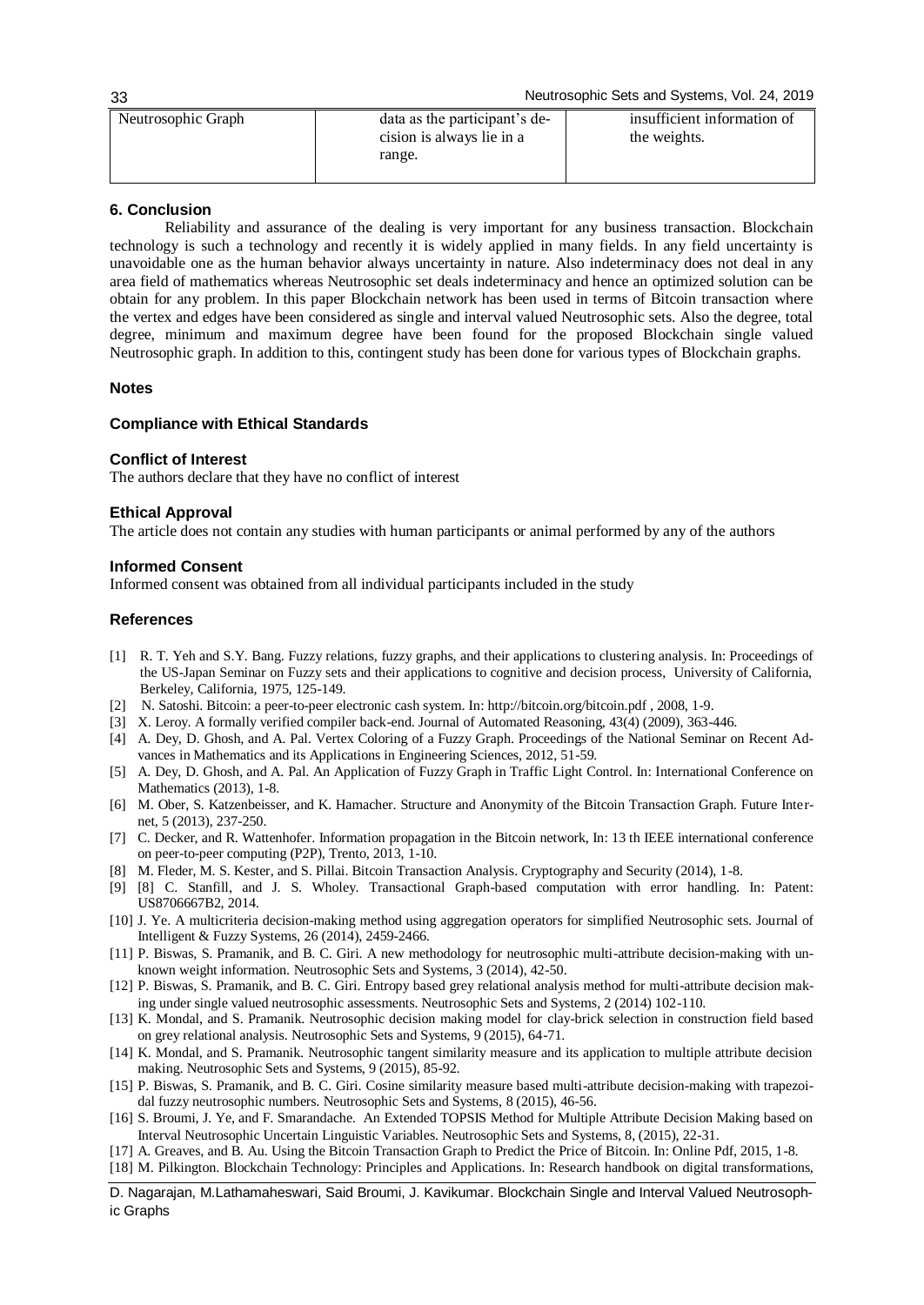2015.

- [19] J. Bonneau, A. Miller, A, J. Clark, A. Narayanan, J. A. Kroll, and E. W. Felten. SoK: research perspectives and challenges for Bitcoin and crypto currencies. In: Proceedings of the 2015 IEEE symposium on security and privacy, SP'15. IEEE Computer Society, Washington, DC, 2015, 104-121.
- [20] F. Smarandache and S. Pramanik. New trends in neutrosophic theory and applications. Brussels: Pons Editions, 2016.
- [21] P. Biswas, S. Pramanik, and B.C. Giri. TOPSIS method for multi-attribute group decision making under single-valued neutrosophic environment. Neural Computing and Applications, 27(3) (2016), 727-737. doi: 10.1007/s00521-015-1891- 2.
- [22] P. Biswas, S. Pramanik, and B.C. Giri. Aggregation of triangular fuzzy neutrosophic set information and its application to multi-attribute decision making. Neutrosophic Sets and Systems, 12 (2016), 20-40.
- [23] P. Biswas, S. Pramanik, and B.C. Giri. Value and ambiguity index based ranking method of single-valued trapezoidal neutrosophic numbers and its application to multi-attribute decision making. Neutrosophic Sets and Systems, 12 (2016), 127-138.
- [24] I. Eyal, A. E. Gencer, E. G. Sirer, and R. V. Renesse. Bitcoin-NG: a scalable Blockchain protocol. In: Proceedings of the USENIX conference on networked systems design and implementation, NADI'16. USENIX Association, Berkeley, 2016, 45-59.
- [25] S. Broumi, F. Samarandache, M. Talea, and A. Bakali. Operations on Interval Valued Neutrosophic Graphs. In: New Trends in Neutrosophic Theory and Applications. 2016, 231-254.
- [26] S. Broumi, M. Talea M, F. Samarandache, and A. Bakali. (2016) Single Valued Neutrosophic Graphs: Degree, Order and Size. In: Proceedings of International Conference on Fuzzy Systems, 2016, 2444-2451.
- [27] S. Pramanik, P. Biswas, and B. C. Giri. Hybrid vector similarity measures and their applications to multi-attribute decision making under neutrosophic environment. Neural Computing and Applications, 28 (5) (2017), 1163-1176.
- [28] S. Dalapati, S. Pramanik, S. Alam, F. Smarandache, and T. K. Roy. IN-cross entropy based magdm strategy under interval neutrosophic set environment. Neutrosophic Sets and Systems, 18 (2017), 43-57. [http://doi.org/10.5281/zenodo.1175162.](http://doi.org/10.5281/zenodo.1175162)
- [29] S. Broumi, A. Dey, A. Bakali, M. Talea, F. Smarandache, L. H. Son, and D. Koley[: Uniform Single Valued Neutrosoph](http://fs.unm.edu/NSS/UniformSingleValuedNeutrosophicGraphs.pdf)[ic Graphs.](http://fs.unm.edu/NSS/UniformSingleValuedNeutrosophicGraphs.pdf) Neutrosophic Sets and Systems, 17(2017), 42-49. [http://doi.org/10.5281/zenodo.1012249.](http://doi.org/10.5281/zenodo.1012249)
- [30] L. Cocco, A. Pinna, and Marchesi. Banking on Blockchain: Costs Savings Thanks to the Blockchain Technology. Future Internet, 9(25) (2017), 1-20.
- [31] M. Jeoseph, F. K. Augustine, and W. Giberson. Blockchain Technology Adoption and Strategies. Journal of International Technology and Information Management, 26(2) (2017), 65-93.
- [32] [18] W. Chan, and A. Olmsted. Ethereum Transaction Graph Analysis. In: 12 th International Conference for Internet Technology and Secured Transactions, 2017. DOI: 10.23919/ICITST.2017.8356459.
- [33] [19] A. Illgner. The Blockchain to fix all blockchains. The New Scientist, 236(3153) (2017), 10.
- [34] [20] M. Swan, and P. D. Filippi. Towards a Philosophy of Blockchain. Metaphilosophy (Wiley), 48(5) (2017), 1-20.
- [35] L. G. Banuelos, A. Ponomarev, M. Dumas, and I. Weber. Optimized Execution of Business Processes on Blockchain. In: International Conference on Business Process Management, Spain, 2017. DOI: 10.1007/978-3-319-65000-5\_8.
- [36] T. T. A. Dinh, R. Liu, M. Zhang, G. Chen, B. C. Ooi, and J. Wang. Untangling Blockchain: A Data Processing View of Blockchain System. IEEE Transactions on Knowledge and Data Engineering, 2017. DOI: 10.1109/TKDE. 2017. 2781227.
- [37] N. Desai. The Blockchain: Industry Applications and Legal Perspectives. In: Nishith Desai Associates, Legal and Tax Counselling Worldwide Research and Articles, 2017, 1-30.
- [38] A. Jain, S. Rai, and A. Manaktala. Analyzing Asymmetrical Associations using Fuzzy Graph and Discovering Hidden Connections in Facebook. Global Journal of Enterprise Information System, 9(1) (2017), 1-12.
- [39] M. Raikwar, S. Mazumdar, S. Ruj, S. S. Gupta, A. Chattopadhyay, and K. Y. Lam. A Blockchain Framework for Insurance Processes. In: 9th IFIP International Conference on New Technologies, Mobility and Security (NTMS), 2018, DOI:10.1109/NTMS.2018.8328731.
- [40] M. Ramkumar. A Blockchain System Integrity Model. In: The 17 th International Conference on Security and Management (SAM'18), USA, 2018.
- [41] T. Hill. Blockchain for Research: Review: Blockchain, 2018, DOI:10.1002/leap.1182.
- [42] J. J. Arockiaraj, and V. Charumathi. Block Chain Fuzzy Graph. International Journal of Current Advanced Research, 7(1) (2018), 20-23.
- [43] H. Halaburda. Blockchain revolution without the Blockchain? Communications of the ACM, 61(7) (2018), 27-29.
- [44] S.Gupta, and M. Sadoghi M. Blockchain Transaction Processing. 2018, DOI: 10.1007/978-3-319-63962-8\_333-1.
- [45] M. Ramkumar. Executing Large Scale Processes in a Blockchain. Journal of Common Market Studies, (2018), 1-17.
- [46] S. Ashraf, S. Naz, and E. E. Kerre. Dombi Fuzzy Graphs. Fuzzy Information and Engineering, 2018, 1-22. Doi.org/10.1080/16168658.2018.1509520.
- [47] M. K. R. Marapureddy. Fuzzy Graph of Semi group. Bulletin of the International Mathematical Virtual Institute, 8(2018), 439-448.
- [48] S. G. Quek, S. Broumi, G. Selvachandran, A. Bakali, M. Talea, and F. Smarandache. Some Results on the Graph Theory for Complex Neutrosophic Sets. Symmetry, 10 (190) (2018), 1-30.
- [49] F. Smarandache and S. Pramanik. New trends in neutrosophic theory and applications, 2, Brussels: Pons Editions, 2018.
- [50] M. A. Basset, M. Mohamed, and F. Smarandache. An Extension of Neutrosophic AHP–SWOT Analysis for Strategic Planning and Decision-Making. Symmetry, 10(4) (2018), 116.